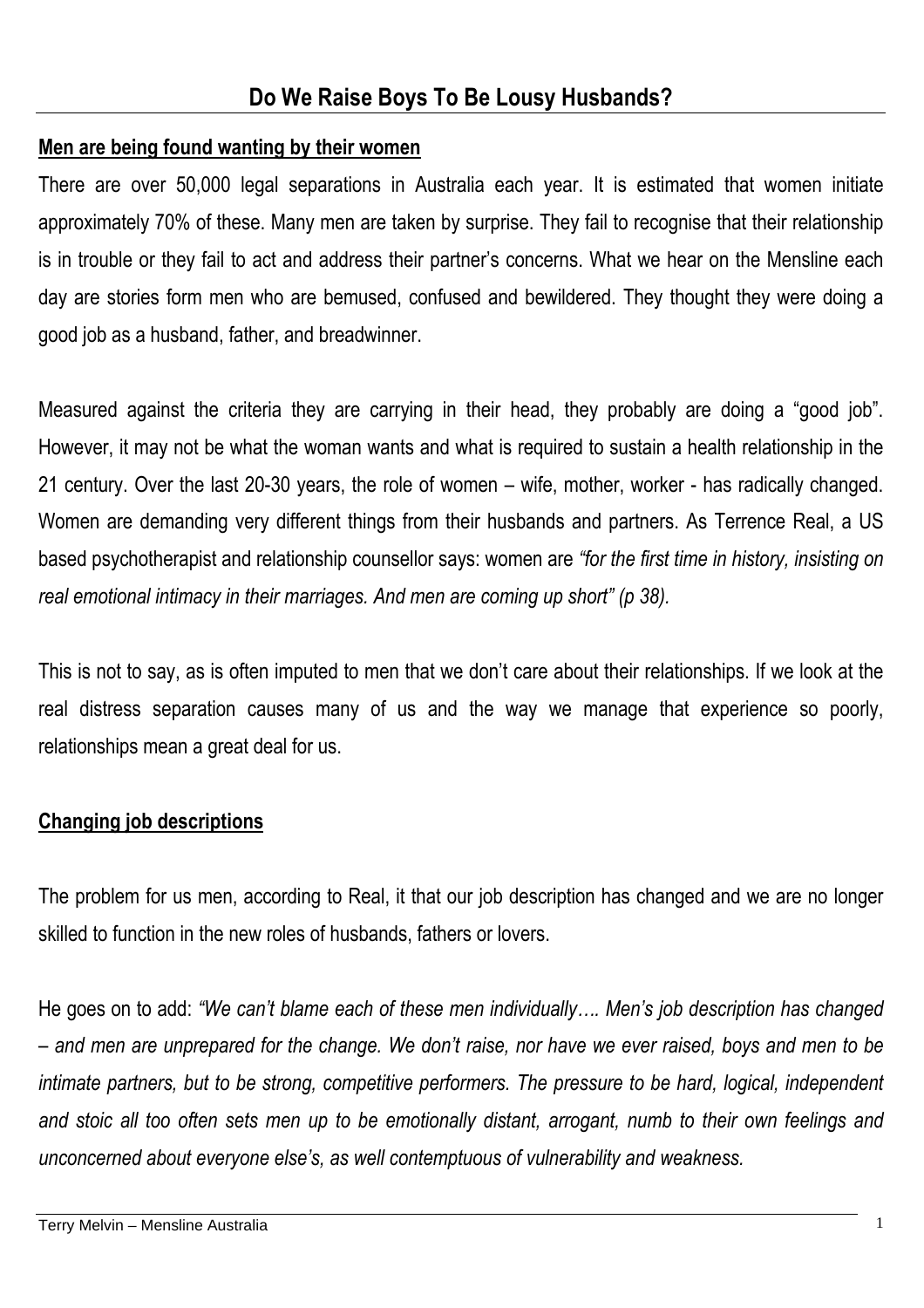*These aren't pathological aberrations; they're the defining characteristics of manhood in our culture. The very values and traits instilled in us as boys – whether we want them or not – ensure that we'll become lousy husbands.*" (p 38)

### **Traditional masculine ways of relating is a health hazard.**

This problems identified by Real, is now support by a growing body of evidence that the way we are raised as boys into manhood is detrimental no only for our relationships with women, but for our relationships with other men and ourselves. When we rigidly adhere to the traditional characteristics of masculinity, we are more likely to experience mental health difficulties. These include depression and anxiety, finding ourselves socially isolated, at risk of suicide or self-harming behaviour, not asking for help when it is needed and having difficulty developing and sustaining intimate relationships.

One consequence of this adherence to traditional masculinity is the inability to identify and express our feelings (Alexithymia). Many of us are raised with a very limited emotional vocabulary. This does not mean that we do not feel. In fact, we feel as deeply as women. However, social conditioning often leads to the repression of our emotional life and its expression. Such feeling as hurt, sadness, pain, shame, care are a no go area because to express these is to show vulnerability. Other the other hand, feeling such as anger, frustration, aggression are legitimate and are important tools in a competitive environment. An inability to express feelings freely can often lead to feeling overwhelmed by emotion (flooding). This may explain why many of us withdraw into the caves or sheds or erupt with violence or aggression.

## **Men have different experiences of intimacy**

We experience and express intimacy differently than women. The prevailing view is that the only legitimate expression of intimacy is the face-to-face, eyeball-to-eyeball, spill-your-guts type intimacy. We are not trained in this school of intimacy. We are doers and problem solvers. We see the world as objects and things and our conversation is about anything but the personal. We are not broken, but come from a different world.